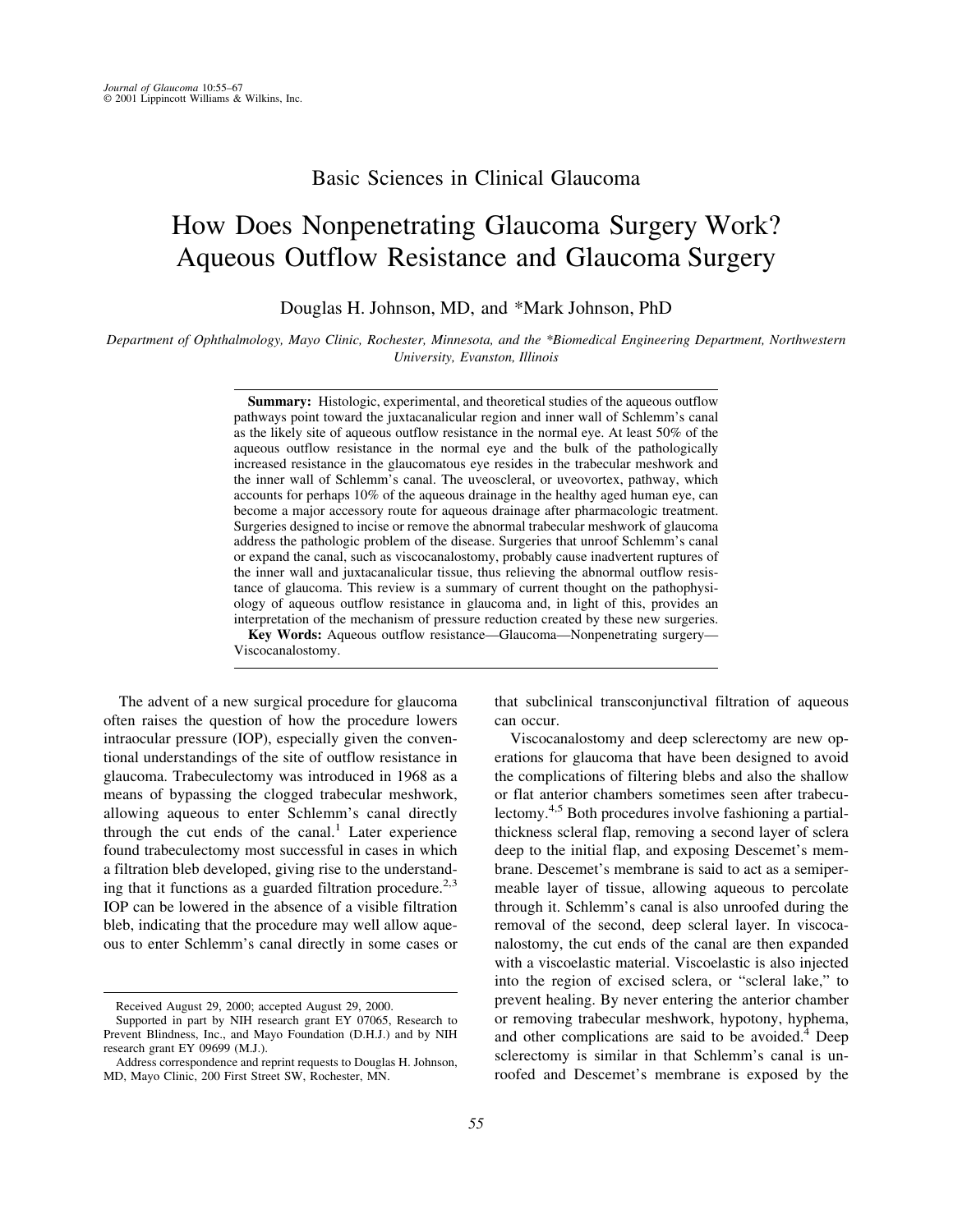removal of the second, deeper layer of sclera. Variations of these procedures include removing the inner wall of Schlemm's canal and adjacent meshwork, but leaving the inner meshwork intact, or placement of a collagen implant or drainage device in the filtration bed. $<sup>5</sup>$  Do these</sup> operations relieve the specific pathologic problem of primary open-angle glaucoma? Or do they function as simply another way to make a hole in the eye? This review is a summary of current thought on the pathophysiology of aqueous outflow resistance in glaucoma and, in light of this, provides an interpretation of the mechanism of pressure reduction created by these new surgeries. The review does not attempt to be comprehensive in scope, but rather to present a synopsis of current conventional wisdom regarding aqueous outflow resistance.

## **AQUEOUS OUTFLOW RESISTANCE**

The increased IOP found in glaucoma is caused by an increase in aqueous outflow resistance in the drainage pathways, not excess secretion of aqueous humor.<sup>6,7</sup> Thus, understanding the mechanism by which outflow resistance is generated in the normal eye and how this resistance is increased in the glaucomatous eye has been the subject of intense research for more than 100 years. Aqueous humor passes from the anterior chamber through the outflow pathway as a bulk flow driven by a pressure gradient. Neither metabolic poisons<sup>8</sup> nor temperature9 affect this bulk flow (outside of an effect on the viscosity of the fluid), and thus, the outflow system does not involve active transport. There is consensus that the bulk of outflow resistance in the normal eye resides near or within the inner wall of Schlemm's canal; however, there is no such consensus about where the increased outflow resistance characteristic of primary open-angle glaucoma is localized, although it appears not to reside in the aqueous veins. We begin by reviewing the basis for these conclusions.

Two pathways for aqueous drainage have been found to exist. The conventional pathway through the trabecular meshwork was discovered first. Early experiments showed that dye injected into the anterior chamber enters the episcleral veins and can be seen exiting at the limbus. These limbal vessels on the surface of the eye, the "aqueous veins," contain aqueous humor.<sup>10</sup> On histologic examination, these aqueous veins originate as collector channels in the outer wall of Schlemm's canal. Casting techniques show that the trabecular meshwork, Schlemm's canal, the collector channels, aqueous veins, and the episcleral veins form a continuous pathway.<sup>11</sup>

The unconventional or uveoscleral pathway originates at the angle of the eye. Aqueous passes through the ciliary body and ciliary muscle, enters the supraciliary and suprachoroidal spaces, and finally passes through the sclera<sup>12–14</sup> or is reabsorbed by the vortex veins.<sup>15,16</sup> In lower animals, the origin of this pathway is the ciliary cleft. The ciliary cleft becomes progressively smaller as the ciliary muscle enlarges and accommodative ability of the animal increases. The unconventional outflow may account for 30% of aqueous outflow in young monkeys and young humans.<sup>17</sup> With age, uveoscleral outflow becomes reduced, decreasing to perhaps 10% of the total outflow in monkeys and humans.18 It is difficult to study the amount of aqueous drainage by this route, however, and studies must use radioactive tracers or microspheres to understand the dynamics of fluid flow in this pathway. In humans, these methods cannot be performed, and studies must use tonography or aqueous humor fluorophotometry. These methods make a number of assumptions in the calculation of uveoscleral flow, which make the interpretation of results tenuous.<sup>19</sup>

## **TRABECULAR MESHWORK (CONVENTIONAL OUTFLOW)**

The conventional aqueous outflow system in the human eye comprises the trabecular meshwork, Schlemm's canal, and the aqueous veins (Fig. 1). The trabecular meshwork has two major regions: the uveal and corneoscleral region and the juxtacanalicular region.

The resistance of the trabecular meshwork to aqueous outflow was assessed by Grant<sup>20</sup> nearly half a century ago. In a now classic experiment, a modified scalpel was used to incise the trabecular meshwork of enucleated normal eyes, measuring outflow resistance before and after each cut. Incision of the uveal and proximal corneoscleral meshwork did not affect outflow resistance. A



**FIG. 1.** Trabecular meshwork. Schlemm's canal (SC) appears as a large, single-lumen channel in this section. Aqueous spaces between lamellae are visible. U, uveal meshwork; C, corneoscleral meshwork; J, juxtacanalicular tissue. Light microscopy, toluidine blue stain (original magnification, ×400).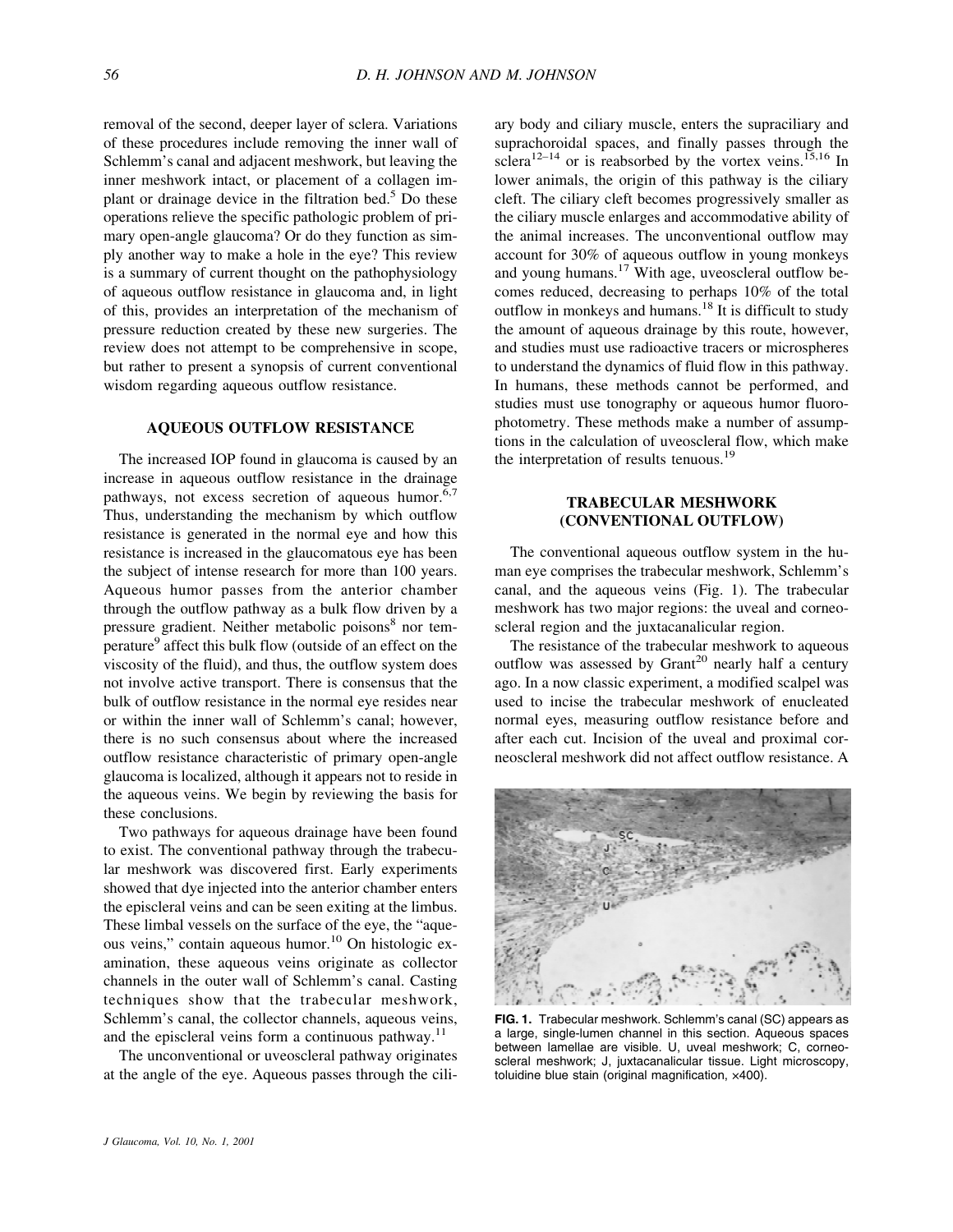deeper incision through the entire meshwork and into Schlemm's canal, however, eliminated 75% of the normal outflow resistance.<sup>20</sup>

Other investigators have confirmed the finding that an appreciable fraction of outflow resistance (25–50%) is distal to the trabecular meshwork and Schlemm's canal.21,22 Not all studies agree, however, micropuncture techniques that measure the pressure distribution in the outflow pathway conclude that less than 10% of the outflow resistance is distal to the inner wall. Although this discrepancy has not been resolved, all studies agree that at least half of aqueous outflow resistance is generated proximal to the aqueous veins. Grant<sup>20</sup> also studied a series of eight enucleated glaucomatous eyes and found that an incision through the meshwork into Schlemm's canal eliminated all the abnormal glaucomatous outflow resistance. The remaining scleral resistance was similar to that found in normal eyes. This finding of the abnormal outflow resistance of glaucoma residing proximal to the aqueous veins is supported by the success of trabeculotomy, goniotomy, and direct removal of the trabecular meshwork (goniocurettage) in adults with primary openangle glaucoma. $23-28$  Although the success of these procedures may diminish with time, their initial success in lowering IOP shows that the meshwork is the site of the abnormally high outflow resistance in primary openangle glaucoma. In addition, laser trabeculoplasty also reduces outflow resistance in the glaucomatous eye.<sup>29</sup>

Because no incision is made during laser trabeculoplasty, inadvertent fistula formation through the sclera cannot occur, as could potentially happen after trabeculotomy. Although it is unclear how laser trabeculoplasty actually works in the meshwork to lower this abnormal outflow resistance, $30,31$  its application to the trabecular meshwork strongly suggests a local meshwork effect. Evidence exists for contraction of the meshwork around the lasered spots, stimulation of trabecular cell replication, and induction of matrix metalloprotease enzymes that digest the extracellular matrix. $32-35$ 

#### **Uveal and Corneoscleral Meshwork Regions**

The uveal and corneoscleral regions are composed of a series of sheets or lamellae of collagenous tissue covered by a nearly continuous lining of endothelial cells. The uveal meshwork contains small, thin, cordlike lamellae (Fig. 2). The corneoscleral meshwork has wider, flatter lamellae that contain oval windows between layers (Fig. 3). The aqueous spaces between the uveal cords are large and become smaller in the subsequent layers of the corneoscleral region. The number and size of these



**FIG. 2.** Uveal meshwork as seen from the anterior chamber in a view similar to clinical gonioscopy. Round cords of tissue form the first layer of the meshwork, nearest the anterior chamber. Deeper layers appear as wider, flatter lamellae. C, cornea; Ir, iris. Scanning electron microscopy (original magnification, ×250).

openings are large enough that the uveal and corneoscleral meshwork can be expected to create negligible resistance to flow. Poiseuille's law predicts that a single pore  $100 \mu m$  long (the thickness of the trabecular meshwork from the anterior chamber to Schlemm's canal) with a diameter of  $20 \mu m$  can carry the entire aqueous outflow  $(2 \mu L/min)$  with a pressure decrease of 5 mm Hg. Because the uveal and corneoscleral regions of the meshwork have numerous openings of this size and larger, $36$  it can be concluded that the pressure decrease through this region is negligible. Experimental support for this proposition was provided by Grant, $^{20}$  who cut through the proximal regions of the meshwork and found no effect on outflow resistance. In the latter stages of open-angle glaucoma, collapse and fusion of the trabecular lamellae have been described in these regions in some eyes, but are not generally considered a prominent feature of the glaucomatous process.<sup>37-40</sup>

#### **Juxtacanalicular Region**

The second major region of the trabecular meshwork is the loose tissue near Schlemm's canal, known as the juxtacanalicular connective tissue (JCT). This region contains relatively free cells in an extracellular matrix (Fig. 4). The cells are interconnected by thin arms to one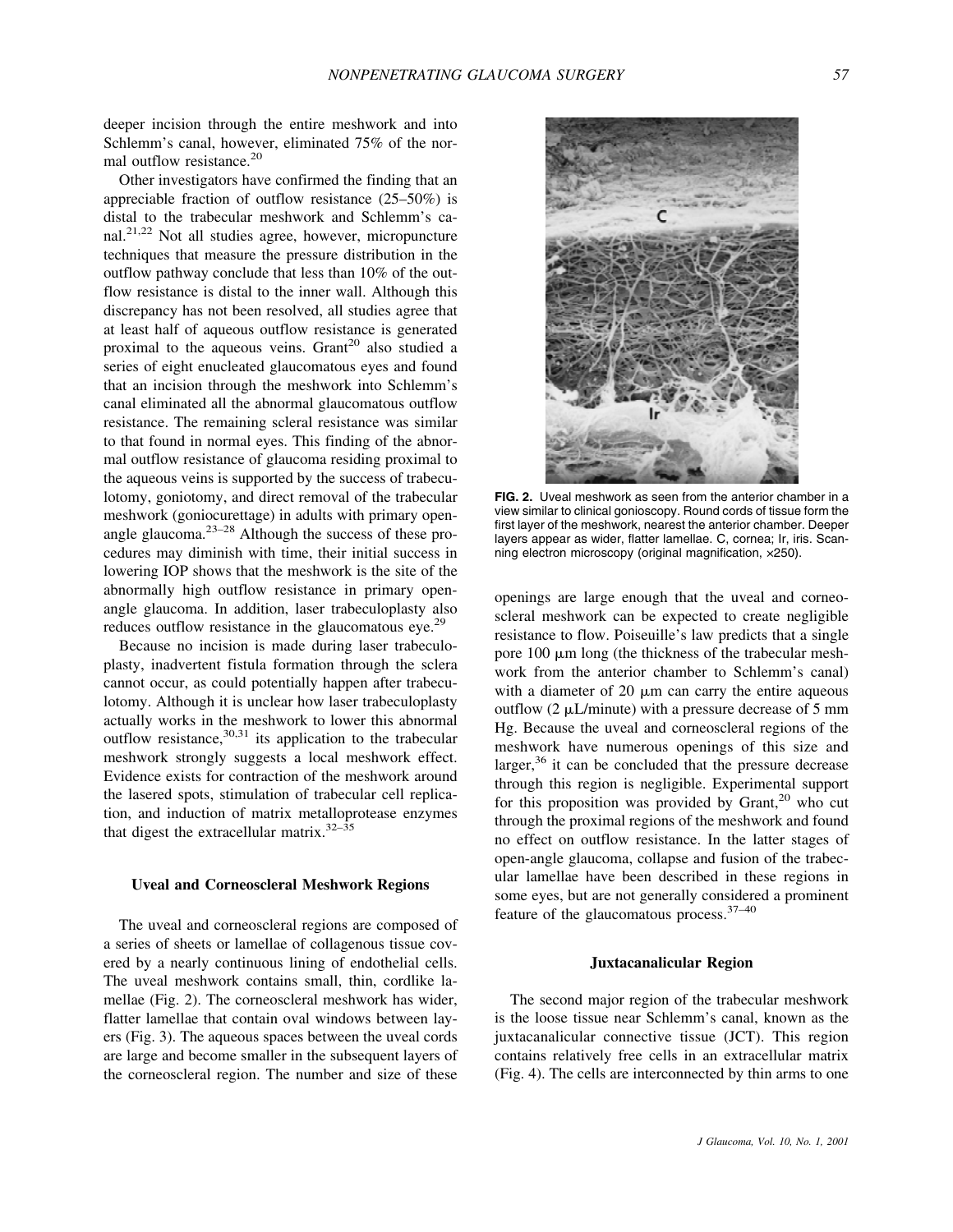

**FIG. 3.** Trabecular meshwork. Corneoscleral lamellae consist of broad, flat sheets of tissue with oval windows (arrowheads) allowing aqueous to pass between layers. Juxtacanalicular connective tissue has irregular arrangement of tissue, without organized lamellae. Two erythrocytes are present (arrow), probably displaced during tissue dissection. CS, corneoscleral lamellae; JCT, juxtacanalicular connective tissue; SC, Schlemm's canal. Scanning electron microscopy (original magnification,  $\times$ 250).

another, to the cells of the inner wall of Schlemm's canal, and to fine collagen and elastic fibrils and fibers in this region. These cells differ from those of the endothelial lining of Schlemm's canal in that they have a more fibroblastic appearance and only patches of surrounding



**FIG. 4.** Juxtacanalicular tissue. Schlemm's canal endothelial lining is a continuous sheet of cells, which contain giant vacuoles (GV). Juxtacanalicular connective tissue appears as loose arrangement of extracellular matrix. Elastic tendons (E), which will insert into the inner wall of the canal, are visible (original magnification,  $\times 6,250$ ).

basal lamina.41 The intervening extracellular matrix, or ground substance, contains basement membrane material, including collagen IV, laminin, fibronectin, proteoglycans, and glycosaminoglycans. Tendonlike extensions from the ciliary muscle pass through this region<sup>42</sup> and insert into the wall of Schlemm's canal (Fig. 5). These connections are responsible for the effects of ciliary muscle contraction on outflow resistance.<sup>43</sup>

## **The Outflow Resistance of the Juxtacanalicular Connective Tissue and the Role of the Extracellular Matrix**

With its small openings and tortuous flow pathways, the JCT is expected to be the principal site of outflow resistance.<sup>44,45</sup> Using microcannulation techniques, Maepea and Bill<sup>46</sup> found that most of the outflow resistance was localized in the JCT of living monkeys, within several micrometers of the inner wall endothelium. Although this technique is difficult and subject to artifact, the results are consistent with the expected site of outflow resistance reported by other studies.<sup>37-40,44,45</sup>

Studies are not unanimous that the site of outflow resistance is in the JCT. Alternative sites have been proposed, including a layer of cells between the corneoscleral meshwork and JCT, $47$  fusion of the trabecular lamellae, $48$  or collapse of Schlemm's canal. $49$ 

Theoretical calculations suggest the JCT contains too much optically empty space to account for the measured outflow resistance of the eye. $44,45,47,50$  In addition, the configuration of the JCT changes with IOP, appearing



**FIG. 5.** The inner wall of Schlemm's canal and underlying juxtacanalicular tissue. Schlemm's canal has been unroofed by removing the outer wall of canal. Inadvertent damage occurred to some inner wall cells, removing them and exposing the elastic tendons of the juxtacanalicular connective tissue. The boundary of damaged cell layer is indicated by arrowheads. IW, inner wall cells; ET, elastic tendons. Scanning electron microscopy (original magnification, ×1,800).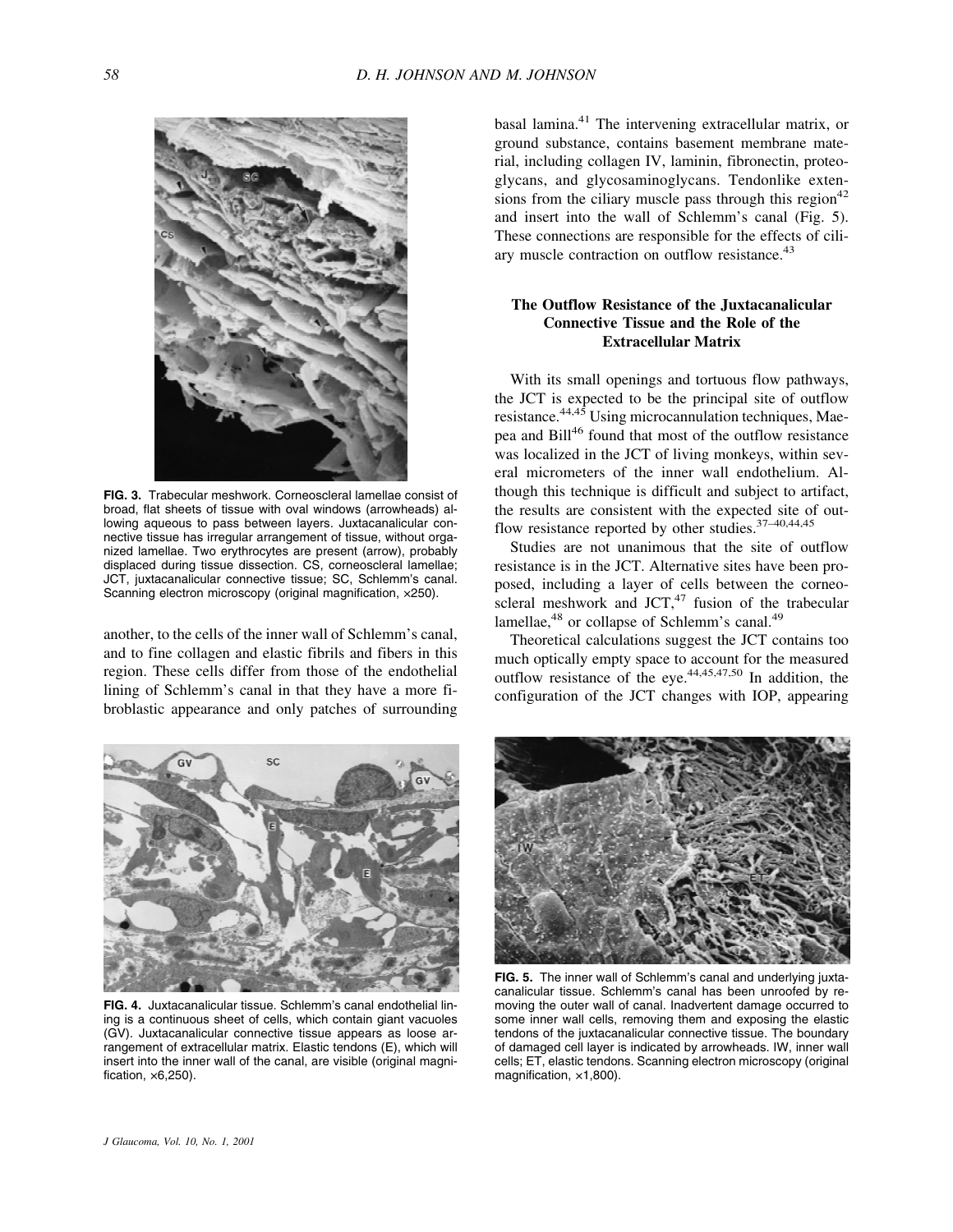collapsed at low pressures and expanded at higher pressures.<sup>50–52</sup> This expansion of the JCT with higher pressures does not fit the measured increase in aqueous outflow resistance that occurs as IOP increases. This increase is approximately 1% per millimeter of mercury of pressure, and is termed the "outflow obstruction coefficient  $(Q)$ <sup>53</sup> Conventional thought suggests that partial collapse of the canal accounts for this increase in resistance with increased pressure. Lens depression, which prevents canal collapse, eliminates Q.<sup>54</sup>

Theoretical calculations<sup>44,45,47,50</sup> of the flow resistance of the JCT indicate that the aqueous channels, as viewed with conventional electron microscopy, would generate an insignificant fraction of outflow resistance. If the JCT were filled with an extracellular matrix gel, such as glycosaminoglycans and proteoglycans, sufficient outflow resistance would be created to match that measured in the eye.<sup>44</sup> Glycosaminoglycans and proteoglycans are known to be present in the meshwork and JCT. $55-60$  Glycosaminoglycans generate flow resistance in other connective tissues $61$  and could create flow resistance in the eye.

Proteoglycans consist of glycosaminoglycans attached to a core protein. They are poorly visualized with conventional histochemical techniques.62 Glycosaminoglycans are highly negatively charged molecules that hold significant amounts of water and occupy large volumes of space as a consequence of their charge and hydration. Conventional histochemical preparation techniques use cationic ions that collapse these macromolecules, and thus, they are not well visualized on standard electron micrographs. The result would be large areas of empty space on electron micrographs. Large amounts (up to 40% of total area) of such empty spaces are seen in the JCT on conventional electron micrographs.<sup>44,45,47,50</sup> Because it is not known whether these empty regions were truly empty in life before fixation and processing of the tissue or whether they were filled with proteoglycans that were lost in processing, the empty spaces are termed optically empty spaces.

## **ENDOTHELIAL LINING OF SCHLEMM'S CANAL**

Whereas the JCT contains large areas of optically empty space as seen with electron microscopy, a continuous anatomic barrier to aqueous outflow exists. This barrier is the endothelial lining of Schlemm's canal. This endothelial lining has several unique aspects, which appear to represent a specific engineering solution to a unique physiologic situation: movement of fluid into the lumen of a vessel across an intact endothelium down a pressure gradient, without collapsing the lumen, rather than from the lumen into the surrounding tissue. Venous capillaries also have fluid movement into them, from the surrounding tissue, but this is the result of the higher oncotic pressure in the lumen, which draws in the tissue fluid. As in other endothelia, the endothelial cells that line Schlemm's canal are attached to one another by tight junctions. $41,63$  One of the unique aspects of this endothelium is the appearance of outpouchings or invaginations in the endothelial lining, termed "giant vacuoles", $41,64$ (Fig. 4 and 6). Giant vacuoles can form in one cell or between neighboring cells. On their basal side is an opening that connects with the underlying aqueous spaces of the JCT. They are not formed by metabolic processes and do not require energy to form.8,9 Current thought indicates that these structures form passively as a result of the pressure decrease across the inner wall endothelium.<sup>64, $65$ </sup> Tripathi suggested that the giant vacuoles might be transient structures and proposed a process by which vacuolar formation could occur as a cyclic process.64

A second unique characteristic of the endothelium of Schlemm's canal is the appearance of small pores passing through these cells (Fig. 6). The pores are predominantly intracellular, but a significant fraction of them are also intercellular<sup>66</sup> and may correspond to a paracellular



**FIG. 6.** The inner wall of Schlemm's canal. In contrast to Figure 5, cellular monolayer is intact. Bulging structures are presumably giant vacuoles, although they cannot always be distinguished from prominent nuclei. Pores (arrowheads) are found in presumed giant vacuoles and also in flat areas between cells. Scanning electron microscopy (original magnification, ×3,700).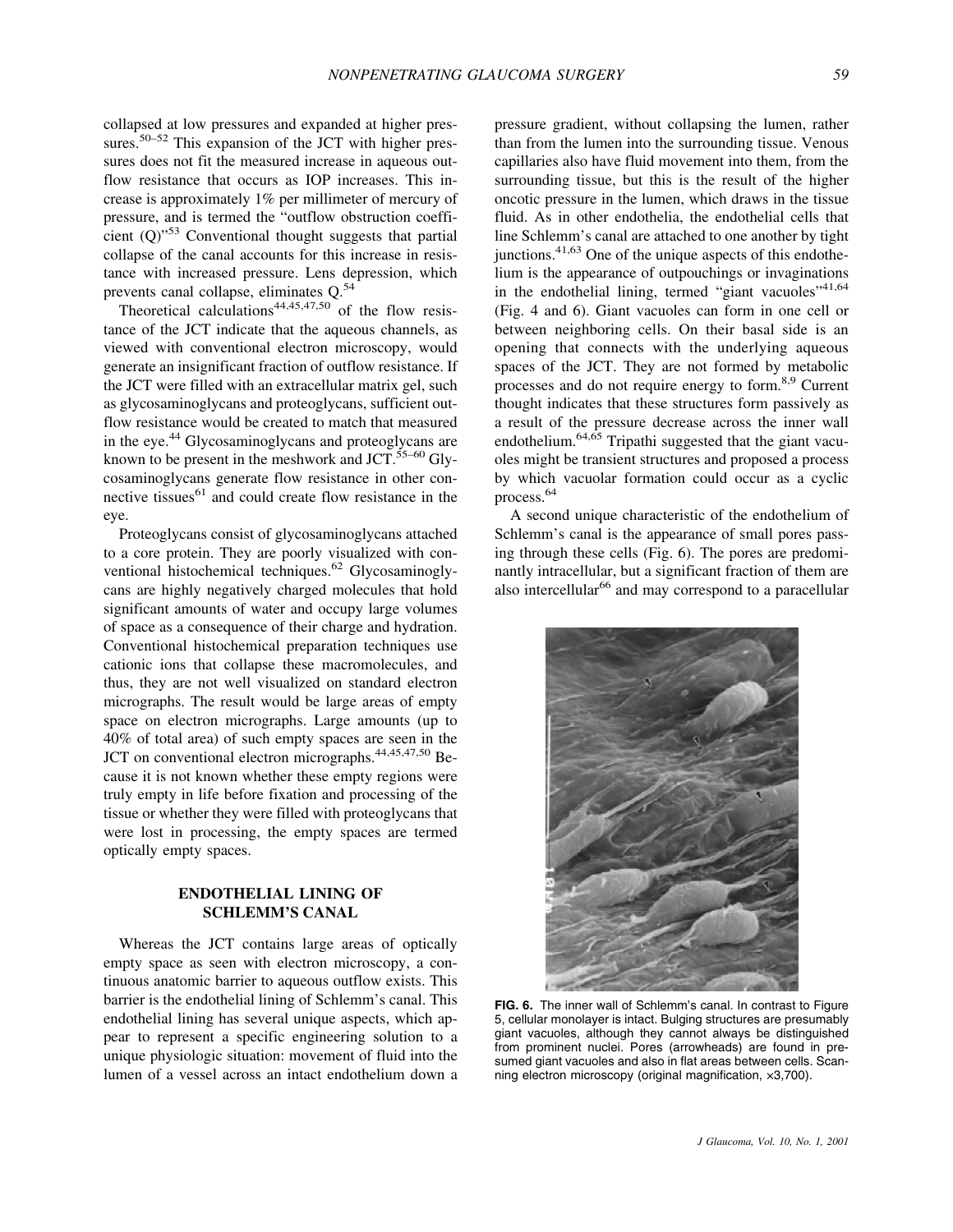pathway described recently by Epstein and Rohen.<sup>67</sup> The tight junctions between the endothelial cells become less complex with fewer junctional strands, as IOP increases.<sup>63</sup> This loosening of the junctions could make the formation of intercellular pores more likely at higher pressures and could serve as a means of self-regulation of IOP by the meshwork. The pores have an average diameter of approximately 1  $\mu$ m (range, 0.1 to more than 3  $\mu$ m),  $^{68}$  and their density in the inner wall ranges between 1,000 and 2,000 pores per mm2 , or roughly 0.2 to 1 pores per cell.68–74

Scanning electron microscopy shows that between 13% and 29% of giant vacuoles have pores, consistent with this estimate.<sup>70,72,73</sup> The nature of the pores is not fully understood because the number of pores may increase if fixative is perfused through an eye, suggesting that some pores may be fixation artifacts.<sup>66,68</sup> The finding of pores by numerous laboratories, however, using both scanning and electron microscopy, suggest they are real structures.64,66,69,71,73,74

## **The Outflow Resistance of the Endothelium**

Another unique aspect of the endothelium of Schlemm's canal is its leakiness; it has the highest hydraulic conductivity of any endothelium in the body (Table 1). Endothelia of relatively high hydraulic conductivity are usually fenestrated (e.g., glomerulus), whereas the endothelium of Schlemm's canal is not, yet the hydraulic conductivity of the canal endothelium is almost 10 times higher than that of the renal glomerulus.

In addition, the intercellular spaces are composed of tight junctions, which greatly limit fluid flow through the intercellular spaces. In other endothelia, fluid passes between the cells through the cells' junctional complexes,<sup>75</sup> or through fenestra if the endothelia is fenestrated.<sup>76</sup> Compared with other endothelia that have tight junctions, the large hydraulic conductivity of the endothelium of Schlemm's canal is even more exceptional.

From this, we can conclude that fluid likely passes through the endothelium of Schlemm's canal by a different mechanism than what occurs in other endothelia. The pores of the endothelium of Schlemm's canal appear to be this difference. Pores are numerous enough that the outflow resistance has been calculated to be at most 10% of the total outflow resistance of that measured in the eye.<sup>71</sup> Furthermore, it has been found that an increase in the IOP increases the number of inner wall pores.<sup>73,77</sup> This increase is not associated with a decrease in outflow resistance.53 This provides further evidence that the inner wall endothelium accounts for only a small part of the outflow resistance.

Giant vacuoles and pores allow the endothelium of the canal to function as a one-way valve; they decrease greatly in number when the pressure in the canal becomes higher than that in the eye.<sup>73,78</sup> This prevents reflux of blood from the canal into the eye during periods when the episcleral venous pressure is increased, such as with bending or Valsalva maneuvers. This unique physiologic requirement is also necessary in the drainage pathways for cerebrospinal fluid, in which giant vacuoles and pores are also seen.79,80

Although the pores of the endothelium of Schlemm's canal are numerous enough that the endothelium is predicted to have a low resistance to aqueous outflow, it is interesting that disruption of the endothelium nonetheless can greatly decrease outflow resistance. Perfusion with agents that interfere with the cytostructural protein actin (e.g., cytochalasins and latrunculins) or that interfere with cell-to-cell contacts (e.g., ethylenediaminetetraacetic acid) causes ruptures of the inner wall that reduce outflow resistance. $81-88$  This change is more than what would be predicted based on the calculated resistance of the inner wall pores.<sup>66,68,71</sup> Removal of these agents leads to a reversal of the inner wall ruptures and a return of resistance toward baseline.

Assuming that these agents affect the cytoskeleton as expected and as shown by histologic studies, <sup>84,86,87</sup> four explanations are possible. 1) The inner and outer walls of Schlemm's canal may have more resistance than theorized. 2) Disruption of the endothelial cells also disrupts the underlying basement membrane and extracellular matrix. 3) Cytoskeletal agents affect other cells in the meshwork, particularly the cells of the JCT. These cells

|                 |                              | $L_p$ (cm <sup>2</sup> |            |
|-----------------|------------------------------|------------------------|------------|
| Type            | Endothelium                  | $sec/g \times 10$      | References |
| Not fenestrated | Brain capillary              | 0.03                   | 117        |
|                 | Cornea                       | 1.6                    | 116        |
|                 | Lung capillary               | 3.4                    | 117        |
|                 | Skeletal muscle<br>capillary | $2.5 - 7$              | 117        |
|                 | Aorta                        | 9                      | 118        |
|                 | Mesentery,<br>omentum        | 50                     | 53.117     |
| Fenestrated     | Intestinal mucosa            | $32 - 130$             | 53,117     |
|                 | Synovium (knee)              | 120                    | 53         |
|                 | Renal glomerulus             | $400 - 3,100$          | 53,117     |
| Not fenestrated | Aqueous outflow<br>pathway   | 4,000-9,000            | 冰          |

 $*$  Flow rate of 2  $\mu$ l/min driven by a pressure decrease of 5 mm Hg through a cross-sectional area between  $0.054$  and  $0.13$  cm<sup>2</sup> (canal width of 150–350  $\mu$ m; canal length around the eye of 3.6 cm). Note that this is not necessarily the  $L_p$  for the inner wall endothelium because this calculation is based on the entire pressure decrease through the outflow pathway; the  $L_p$  for the inner wall endothelium is likely higher than this value.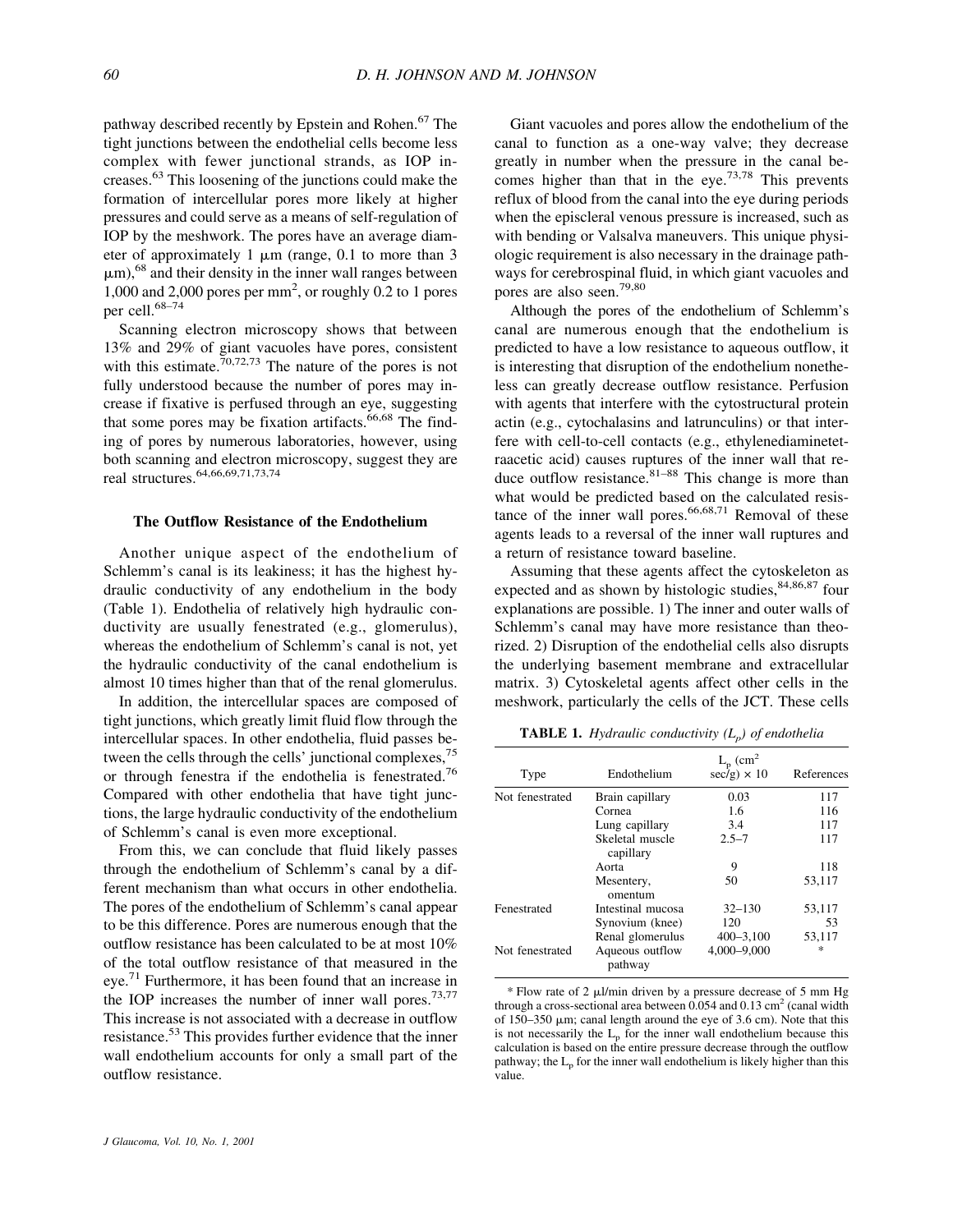have junctional complexes that connect to adjacent JCT cells, to the JCT extracellular matrix, and to the endothelium of the canal. Disruption of these connections could relax the juxtacanalicular–Schlemm's canal network, loosen the tethering of the inner wall, expand the canal wall, and increase the draining surface, permitting more extensive flow through the meshwork. $89$  4) The inner wall acts in conjunction with the underlying extracellular matrix to modulate outflow resistance. In this potential hydrodynamic interaction, termed funneling, the endothelial pores themselves contribute negligible flow resistance, but because they force the fluid to funnel through those regions of the JCT nearest the pores, their number and size can greatly increase the effective outflow resistance of the JCT. $90$  Disruption of cells, or separation of inner wall cells from their underlying attachments, would eliminate the funneling effect and decrease outflow resistance. This may explain the results of several studies $81,84,86,89$  that found that disruption of the inner wall cells decreases outflow resistance.

### **Collapse of Schlemm's Canal**

Schlemm's canal is a continuous channel oriented in a circumferential direction. The canal is oval in shape, with dimensions of approximately 280  $\mu$ m by 30  $\mu$ m at low IOP.<sup>50,78,91,92</sup> A lumen of this size is too large to generate an appreciable outflow resistance. As IOP increases, the trabecular meshwork expands into the lumen of the canal and causes a concomitant narrowing of the lumen, $^{78}$  raising the possibility that this collapse might cause a significant increase in outflow resistance. Throughout the canal, however, especially near the collector channels, septae are present between the inner and outer wall. The proximity of these structures to the collector channels suggests they will prevent collapse of the canal and occlusion of the collector channels as IOP increases.78,91,93 At an IOP of 40 mm Hg, the canal is predicted to be largely collapsed, except at the sites of the septae. $91$  Nesterov<sup>49</sup> postulated that canal collapse could cause the increased outflow resistance characteristic of primary open-angle glaucoma and designed an operation to unroof the canal to remedy this problem. Although outflow resistance is increased by collapse of the canal, resistance levels at high IOPs are not as high as found in glaucoma; in healthy eyes, facility changed from a baseline of 0.40  $\mu$ l/minute/mm Hg at 10 mm Hg to a facility of  $0.28 \mu$ l/minute/mm Hg at 50 mm Hg, whereas the facility of eyes with primary open-angle glaucoma is usually less than  $0.13 \mu$ l/minute/mm Hg.53,91 Assuming that Q, the obstruction of outflow with increasing IOP, is caused by collapse of the canal,

the underlying problem in glaucoma must therefore involve more that just collapse of Schlemm's canal. Although collapse of Schlemm's canal is not the primary cause of glaucoma, if it occurs it can worsen the problem of increased IOP. Pilocarpine, which decreases outflow resistance, increases ciliary muscle tone, acts to expand the trabecular meshwork and JCT, and may also open the canal.<sup>94</sup>

#### **Collector Channels and the Aqueous Veins**

After entering the canal, the aqueous humor travels circumferentially around the eye until it reaches one of the 30 or so collector channels that join Schlemm's canal. Fluid flows from the collecting channels into aqueous veins that ultimately drain into the episcleral venous system. The aqueous veins have an average diameter of 50  $\mu$ m and a length of approximately 1 mm.<sup>21</sup> Use of Poiseuille's law indicates that the resistance of the aqueous veins should be negligible if the veins are neither collapsed nor compressed.

Measurement of the pressure in Schlemm's canal in live monkeys supports this conclusion.<sup>46,95</sup> Experimental evidence in the human eye, however, indicates that some resistance does occur in the collector channel–aqueous vein system. The trabeculotomy experiments previously mentioned have shown that between 25% and 50% of the total outflow resistance is distal to Schlemm's canal, presumably in the aqueous veins. However, most studies suggest the abnormal increase in outflow resistance found in glaucoma is not found in the aqueous veins or in Schlemm's canal.<sup>20,23,91</sup>

## **ABNORMAL OUTFLOW RESISTANCE IN THE GLAUCOMATOUS EYE**

Several pieces of evidence indicate that the trabecular meshwork is the site of the abnormally increased outflow resistance of primary open-angle glaucoma, as discussed above. Surprisingly, however, histologic examination of the meshwork does not show specific abnormalities or ultrastructural changes that could account for the increase in IOP.37–40 The few changes found appear to be an exaggeration of aging changes found in the normal eye. A small increase in the amount of tendon and tendon-sheath material in the JCT is found, increasing from 15% to 22% in primary open-angle glaucoma, as compared with aged healthy eyes. $37,38$  This increase in tendon and tendon-sheath material does not occur early in the disease process; IOP can be increased even with normal amounts of the tendon and tendon-sheath material.<sup>39</sup> The increase in tendon and tendon-sheath material is not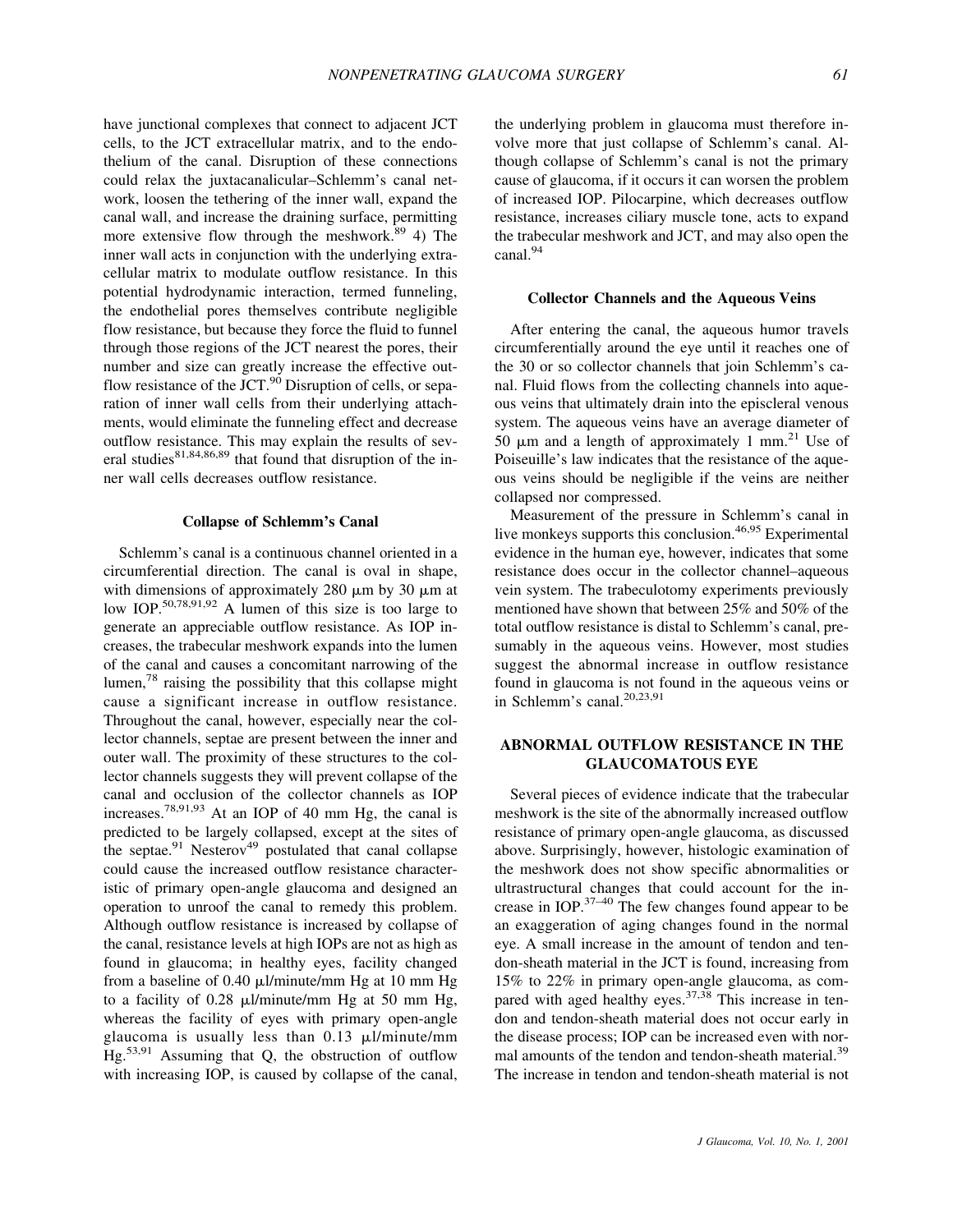enough to obstruct aqueous channels.<sup>44,45,47,50</sup> Studies have also examined glycosaminoglycans and proteoglycans of the meshwork in primary open-angle glaucoma, phagocytosis by trabecular cells, and the size of Schlemm's canal.<sup>59,60,92,96</sup> Elucidation of the pathophysiologic mechanism of primary open-angle glaucoma remains an area of intense research.

## **UVEOSCLERAL OUTFLOW (UNCONVENTIONAL PATHWAY)**

The uveoscleral, or uveovortex, pathway originates at the angle of the eye, passes through the ciliary body and ciliary muscle, enters the supraciliary and suprachoroidal spaces, and finally passes through the  $sclera.<sup>12,13</sup>$  Aqueous humor and aqueous proteins seep through sclera and episclera, pass into the orbit, and are absorbed there by blood vessels. Aqueous may also be absorbed osmotically by the vortex veins.<sup>15,16</sup> The unconventional outflow is relatively insensitive to IOP and increases only a small amount with increases of pressure. $14$ 

The ciliary muscle probably represents a major site of flow resistance along this pathway. Pilocarpine, which causes ciliary muscle contraction and decreases the size of spaces between the muscle bundles, decreases outflow through this pathway. Atropine, which relaxes the ciliary muscle, does the converse.<sup>97</sup> Furthermore,  $PGF_{2\alpha}$ , recently shown to increase unconventional outflow,  $98-101$ may act by decreasing the extracellular matrix between ciliary muscle bundles.102

## **THE MECHANISMS OF LASER AND GLAUCOMA SURGERY**

## **Laser Trabeculoplasty**

Since laser trabeculoplasty was first described, $29$  it has been recognized that this procedure decreases outflow resistance by a mechanism other than simply making holes in the trabecular meshwork. When holes are created, they quickly heal shut (even with an yttrium– aluminum–garnet laser).<sup>29,103</sup> Wise and Witter<sup>29</sup> hypothesized that laser trabeculoplasty worked mechanically by shrinking collagen or through the formation of scar tissue that later contracts. Such contraction or shrinkage would lead to tension on the remaining trabecular meshwork, which then would open the intertrabecular spaces<sup>29</sup> or prevent collapse of Schlemm's canal.<sup>31</sup> Melamed et  $al.<sup>104</sup>$  provided support for this hypothesis by showing that the actual sites of the laser burns appeared to be

nonfiltering, with aqueous flow being diverted to the remaining meshwork.

Laser-induced shrinkage of the trabecular tissues does not lead to an immediate change in outflow facility in enucleated human eyes. $30,31$  This is consistent with the clinical observation that it takes approximately 3 to 6 weeks after laser treatment for outflow facility to improve.29 Although it could be that scarring caused by the laser takes several weeks to occur and affect outflow facility, another mechanism of laser action could be a change in the activity of the trabecular cells.<sup>30,31,105,106</sup>

Increased phagocytic activity, activation of cells leading to altered metabolic activity, increased levels of cell division, or a tissue remodeling between the lasered spots may occur. However, no conclusive experiment has been performed to elucidate the mechanism by which improvements in outflow facility occur after laser treatment.

#### **Trabeculectomy**

The original concept of trabeculectomy was to bypass the trabecular meshwork and allow aqueous humor to enter Schlemm's canal.<sup>1</sup> Healing and fibrosis occur, however, and it is likely that the cut ends of the canal become closed with scar tissue.2,107,108 The development of a filtering bleb is strong evidence that aqueous humor bypasses the meshwork and canal and exits through the surgical fistula. The advantage to this procedure over a full-thickness filter is the prevention of low pressures provided by the scleral flap. Once the eye has healed, aqueous continues to seep through the fistula and enter the filtration bleb.

## **Nonpenetrating Surgery**

#### *Viscocanalostomy*

Unroofing Schlemm's canal (i.e., removing the outer wall of the canal) can cause damage to the inner wall of the canal (Fig. 5 and 7).<sup>109,110</sup> The septae, which bridge the inner and outer walls, can easily damage the inner wall when they are pulled away during the unroofing procedure. Injection of a viscoelastic substance into the ends of Schlemm's canal is designed to enlarge the canal, $<sup>4</sup>$  but it is likely that this injection ruptures the inner</sup> and outer endothelial walls of the canal as shown in monkeys.<sup>110</sup> These ruptures probably extend into the JCT and may also rupture some of the meshwork itself. The operation likely functions as a gentle trabeculectomy, allowing aqueous to bypass the site of abnormal outflow resistance, the JCT, and enter the canal through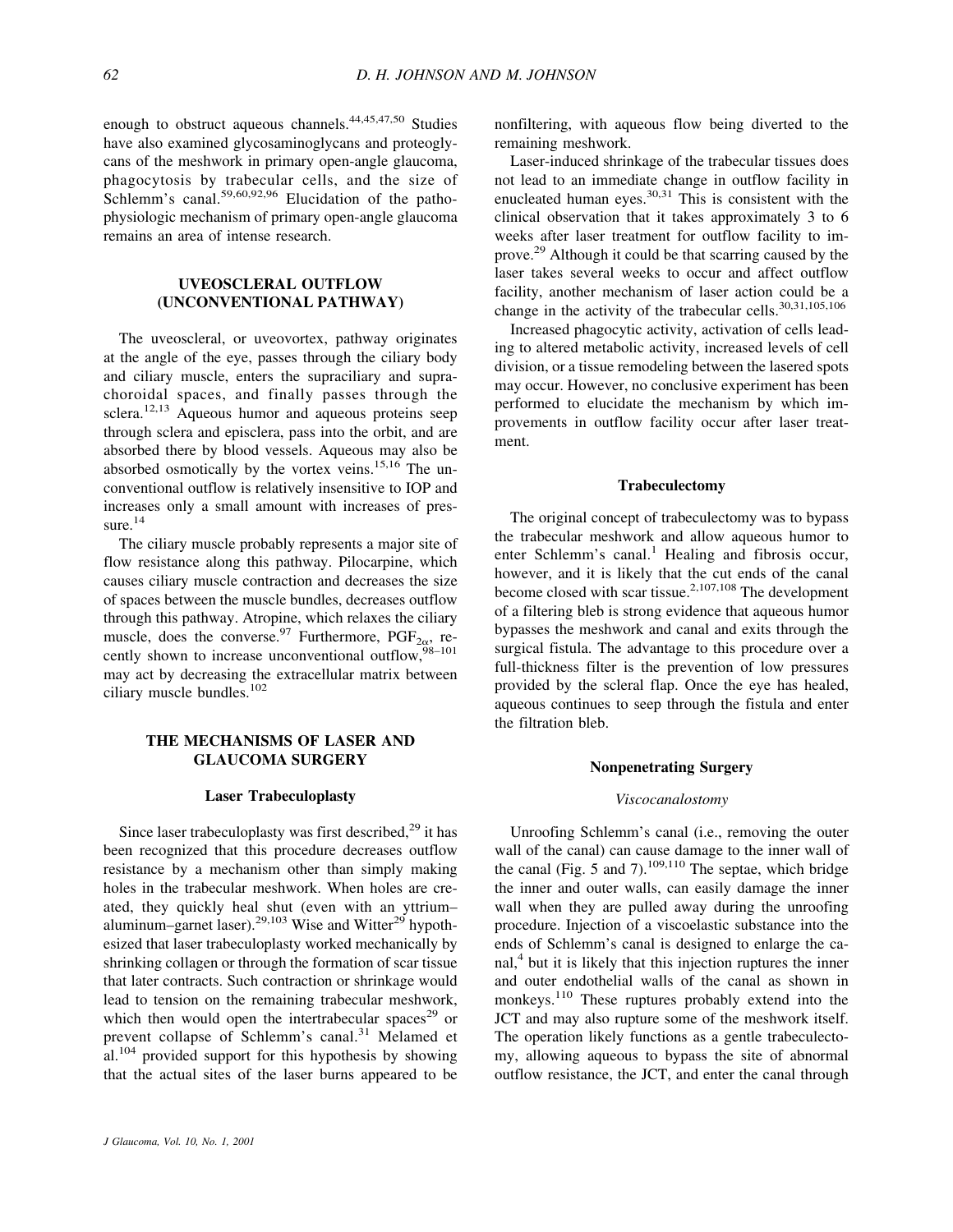

**FIG. 7.** The inner wall of Schlemm's canal and ruptured septa. The canal has been unroofed by removing the outer wall. One of the septae that bridge the inner and outer walls has been inadvertently damaged, showing the loose arrangement of cells within. IW, inner wall cells; Sep, ruptured septa. Scanning electron microscopy (original magnification, ×3,700).

these presumed and inadvertent ruptures. In addition, excising a deep layer of sclera and exposing Descemet's membrane may also create a route for aqueous drainage that bypasses the meshwork. Studies in rabbits, however, indicate that Descemet's membrane is not permeable enough to allow relief of the increased IOP of glaucoma.111,112 If the ruptured regions of the JCT and canal heal with time, surgery may fail in those eyes that did not develop filtration blebs.

There is no theoretical basis for relieving increased IOP by expanding the lumen of Schlemm's canal. Injection of a viscoelastic substance certainly will dilate the canal lumen, but the viscoelastic itself will probably not remain in the canal long enough to prevent healing of the cut ends of the canal. The high-molecular-weight viscoelastic substance used in this procedure has not been shown to retard healing.

The creation of a "scleral lake" under the partialthickness scleral flap has no theoretical effect on the abnormal outflow resistance found in glaucoma. Ultrasonic measurements of the area of the lake found no relationship to IOP in a series of human eyes. $113$  A small effect on pressure may occur by removing a segment of the aqueous veins in that region and eliminating some of the normal resistance created by these aqueous veins. If the cut ends of the aqueous veins did not heal shut but remained open, this might lower IOP by a few millimeters of mercury.

#### *Deep sclerectomy*

During conventional trabeculectomy, many surgeons do not actually remove a piece of the trabecular meshwork at all, but rather a piece of cornea anterior to the meshwork. Deep sclerectomy takes this approach, with the exception of leaving Descemet's membrane intact.<sup>5</sup> Descemet's membrane is semipermeable and therefore creates some resistance to aqueous drainage into the surgical fistula, but Descemet's membrane is not permeable enough to relieve the increased IOP of glaucoma. $111,112$ Deep sclerectomy appears to be another variation of a guarded filter, adding a second guard to that of the partial-thickness scleral flap, which is still used in this surgery. The operation also unroofs Schlemm's canal, and aqueous percolates through the remaining trabeculo-Descemet's membrane. Damage to the inner wall of the canal is highly likely to occur during the removal of the outer wall when unroofing the canal (Fig. 5 and 7). Such damage to the inner wall and underlying JCT would allow aqueous a new route into Schlemm's canal.

#### **Trabecular Aspiration**

Application of a high vacuum to the meshwork region is reported to lower IOP in pseudoexfoliative glaucoma but have little effect on primary open-angle glaucoma.114,115 If the suction were strong enough to break the endothelial lining of the canal and rupture the JCT, IOP would be lowered. This would be expected to lower pressure in primary open-angle glaucoma and pseudoexfoliation glaucoma. If the suction were not that strong, it might function in removing the accumulations of pseudoexfoliative material that occur in the meshwork.<sup>116</sup>

## **Goniotomy**

Although successful in infant eyes with abnormally developed meshworks, goniotomy and trabeculotomy have been generally disappointing in adult eyes. $3,117,118$ Trabeculotomy and goniotomy make excellent theoretical sense in that the surgical incision through the trabecular meshwork and JCT into Schlemm's canal allows aqueous to bypass the abnormal portions of the meshwork. Because the aqueous veins may have some outflow resistance, IOP should not decrease too much. Clinical studies find pressure to stabilize in the high teens.117,118 Blood reflux into the eye from Schlemm's canal could occur if the episcleral venous pressure was increased during a cough or Valsalva maneuver or if the patient were to bend over. This would probably be an acceptable, minor side effect if the operation otherwise kept IOP normal, avoiding a filtration bleb and all its attendant problems.

Healing of the goniotomy incision has been the main problem in adult eyes.<sup>107,108,117–119</sup> Why healing does not occur more frequently in the infant eye is unknown,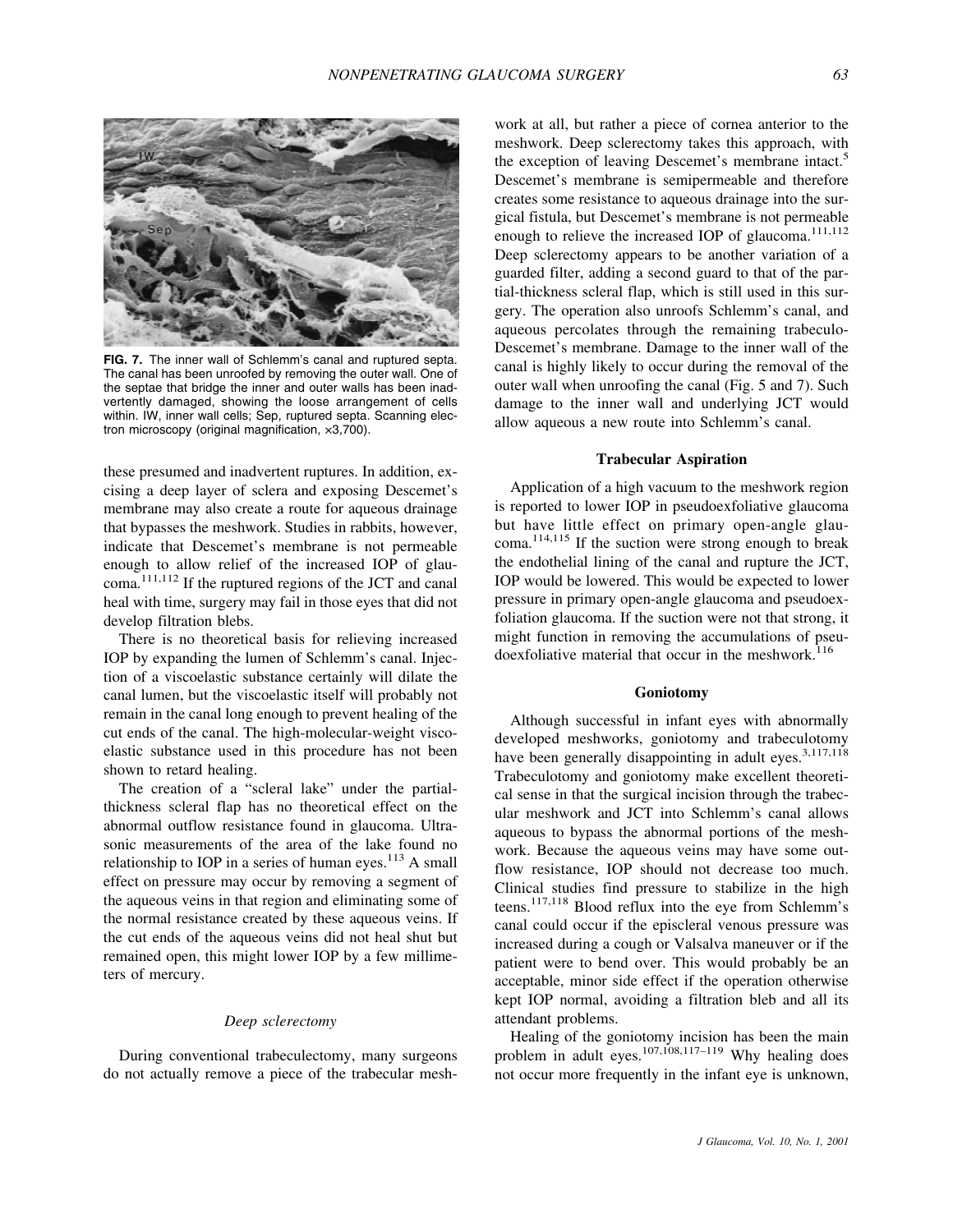but may be related to the elastic condition of infant eye tissues. Infant sclera retracts when cut, sometimes making it difficult to make a trabeculectomy scleral flap cover the surgical bed from which it was dissected. This same elastic property may be the reason infant eyes become larger when IOP is increased. Such buphthalmos occurs until approximately 2 years of age, which is about the same age at which goniotomies are no longer effective in children. In the infant eye undergoing goniotomy, the cut ends of the meshwork may retract enough because of the elastic nature of the infantile tissues that the incision gapes, and does not heal together. In the adult eye, such elastic retraction would not occur, allowing the cut ends of the meshwork to lie in apposition to each other and thus allowing healing of the incision.

A recent study of goniotomy in adults has suggested that incision of the meshwork near Schwalbe's line, anterior to the usual site of incision in goniotomy, may overcome this problem. Success in adult eyes has been reported with this anterior incision.<sup>120</sup>

#### **Goniocurettage**

An operation related to goniotomy involves removal of the trabecular meshwork. Using a sharpened curette to scrape away the meshwork for approximately 90° of the circumference of the eye, Jacobi et al. $121-123$  reported success in lowering IOP. An ab interno incision is used, and a filtration bleb is not created. Damage to the collector channels during the removal of meshwork could limit the effectiveness of this procedure, which is the most promising of the new glaucoma surgeries. IOP is lowered into the high teens and does not reach as low a level as after conventional filtration surgery.

## **FUTURE GOALS**

Our understanding of aqueous outflow mechanisms is incomplete, especially in understanding the pathogenesis of primary open-angle glaucoma. Although ideas abound and a working hypothesis has been presented in this review, much remains unsolved. The ideal surgical procedure would address the as-yet-unknown site of pathology in glaucoma and leave the eye otherwise intact. In practice, however, any procedure that is effective in lowering IOP, that has minimal complications and side effects, and that provides long-term success in pressure control would be helpful in the management of glaucoma. The current practice of filtration surgery, especially with the use of antifibrotic agents such as mitomycin C, creates

eyes that can develop conjunctival leaks, infection, and problems from filtration blebs. We look forward to improvements in the surgical control of pressure in the new millennium.

#### **REFERENCES**

- 1. Cairns JE. Trabeculectomy. Preliminary report of a new method. *Am J Ophthalmol* 1968;66:673–9.
- 2. Spencer WH. Histologic evaluation of microsurgical glaucoma techniques. *Trans Am Acad Ophthalmol Otolaryngol* 1972;76: 389–97.
- 3. Schwartz AL, Anderson DR. Trabecular surgery. *Arch Ophthalmol* 1974;92:134–8.
- 4. Stegmann R, Pienaar A, Miller, D. Viscocanalostomy for openangle glaucoma in black African patients. *J Cataract Refract Surg* 1999;25:316–22.
- 5. Mermoud A, Schnyder CC, Sickenberg M, et al. Comparison of deep sclerectomy with collagen implant and trabeculectomy in open-angle glaucoma. *J Cataract Refract Surg* 1999;25:323–31.
- 6. Grant WM. Clinical measurements of aqueous outflow. *Arch Ophthalmol* 1951;46:113–31.
- 7. Brubaker RF. Measurement of aqueous flow by fluorophotometry. In: Ritch R, Shields MB, eds. *The Glaucomas*, vol 1. St. Louis: Mosby, 1989:337–44.
- 8. Bárány EH. In vitro studies of the resistance to flow through the angle of the anterior chamber. *Acta Soc Medicorum Upsaliensis* 1953;59:260–76.
- 9. Van Buskirk EM, Grant WM. Influence of temperature and the question of involvement of cellular metabolism in aqueous outflow. *Am J Ophthalmol* 1974;77:565–72.
- 10. Ascher KW. Aqueous veins. *Am J Ophthalmol* 1942;25:31–8.
- 11. Ujiie K, Bill A. The drainage routes for aqueous humor as revealed by scanning electron microscopy of corrosion casts. *Scanning Electron Microscopy* 1984;2:849–56.
- 12. Bill A. Conventional and uveo-scleral drainage of aqueous humor in the cynomolgus monkey (*Macaca irus*) at normal and high intraocular pressures. *Exp Eye Res* 1966;5:45–54.
- 13. Bill A, Phillips CI. Uveoscleral drainage of aqueous humor in human eyes. *Exp Eye Res* 1971;12:275–81.
- 14. Bill A. Blood circulation and fluid dynamics in the eye. *Physiol Rev* 1975;55:383–416.
- 15. Pederson JE, Gaasterland DE, MacLellan HM. Uveoscleral aqueous outflow in the rhesus monkey: importance of uveal reabsorption. *Invest Ophthalmol Vis Sci* 1977;16:1008–17.
- 16. Sherman SH, Green K, Laties AM. The fate of anterior chamber fluorescein in the monkey eye. I. The anterior chamber outflow pathways. *Exp Eye Res* 1978;27:159–73.
- 17. Toris CB, Yablonski ME, Wang YL, et al. Aqueous humor dynamics in the aging human eye. *Am J Ophthalmol* 1999;127: 407–12.
- 18. Gabelt BT, Kaufman PL. Uveoscleral outflow decreases in old rhesus monkeys [abstract]. *Invest Ophthalmol Vis Sci* 2000;41: S253.
- 19. Johnson M, Erickson K. Mechanisms and routes of aqueous humor drainage. In: Albert DM, Jakobiec FA, eds. *Principles and Practice of Ophthalmology*, vol 4. Philadelphia: WB Saunders, 2000:2577–95.
- 20. Grant WM. Experimental aqueous perfusion in enucleated human eyes. *Arch Ophthalmol* 1963;69:783–801.
- 21. Rosenquist R, Epstein D, Melamed S, et al. Outflow resistance of enucleated human eyes at two different perfusion pressures and different extents of trabeculotomy. *Curr Eye Res* 1989;8: 1233–40.
- 22. Schuman JS, Chang W, Wang N, et al. Excimer laser effects on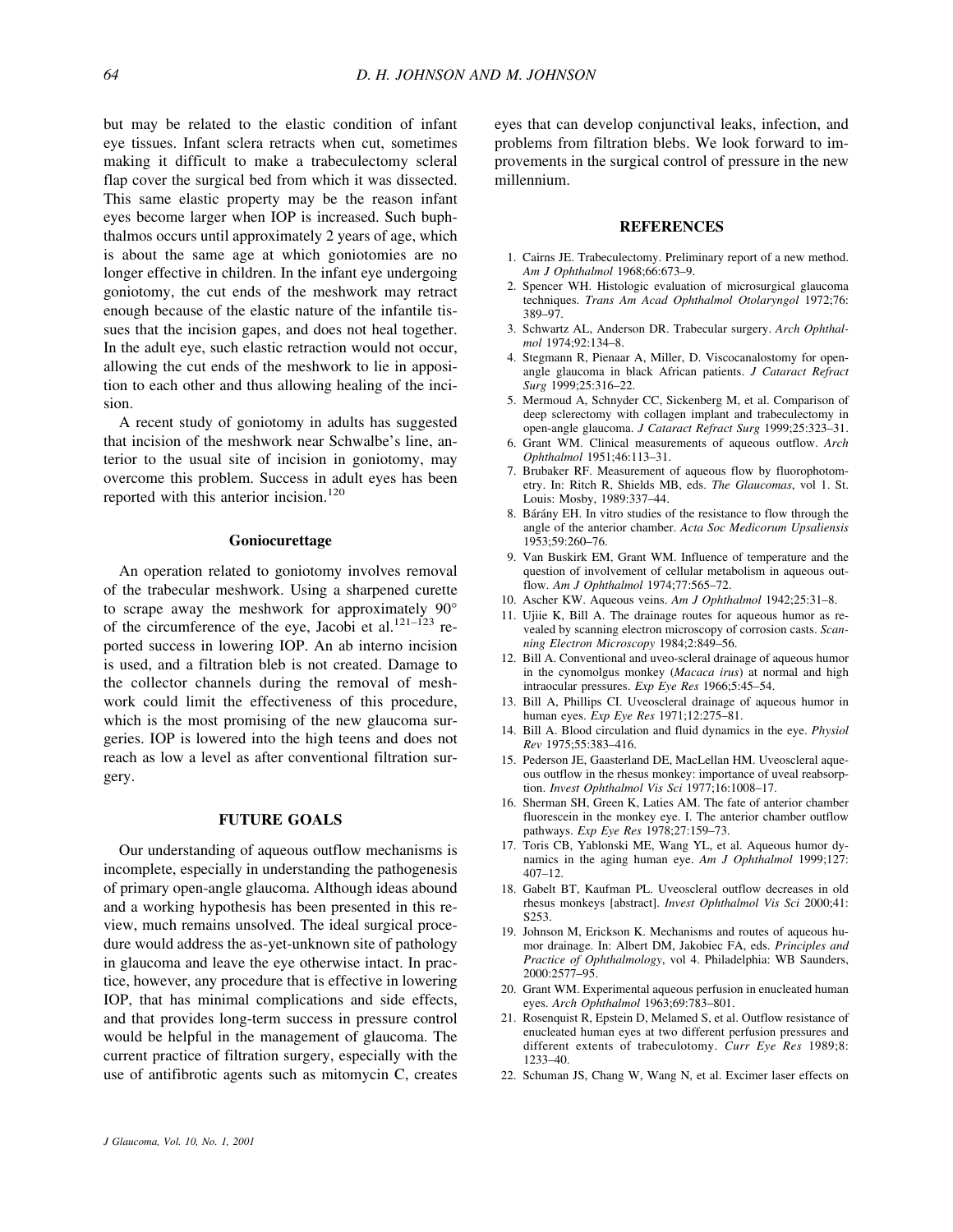outflow facility and outflow pathway morphology. *Invest Ophthalmol Vis Sci* 1999;40:1676–80.

- 23. Luntz MH, Livingston DG. Trabeculotomy ab externo and trabeculectomy in congenital and adult-onset glaucoma. *Am J Ophthalmol* 1977;83:174–9.
- 24. Tanihara H, Negi A, Akimoto M, et al. Surgical effects of trabeculectomy ab externo on adult eyes with primary open angle glaucoma and pseudoexfoliation syndrome. *Arch Ophthalmol* 1993;111:1653–61.
- 25. Quaranta L, Hitchings RA, Quaranta CA. Ab-interno goniotrabeculotomy versus mitomycin C trabeculectomy for adult openangle glaucoma. A 2-year randomized clinical trial. *Ophthalmology* 1999;106:1357–62.
- 26. Jacobi PC, Dietlein TS, Krieglstein GK. Goniocurettage for removing trabecular meshwork: clinical results of a new surgical technique in advanced chronic open-angle glaucoma. *Am J Ophthalmol* 1999;127:505–10.
- 27. Jacobi PC, Dietlein TS, Krieglstein GK. Microendoscopic trabecular surgery in glaucoma management. *Ophthalmology* 1999;106: 538–44.
- 28. Jacobi PC, Dietlein TS, Krieglstein GK. Technique of goniocurettage: a potential treatment of advanced chronic open angle glaucoma. *Br J Ophthalmol* 1997;81:302–7.
- 29. Wise JB, Witter SL. Argon laser therapy for open-angle glaucoma. A pilot study. *Arch Ophthalmol* 1979;97:319–22.
- 30. Van Buskirk EM, Pond V, Rosenquist RC, et al. Argon laser trabeculoplasty. Studies of mechanism of action. *Ophthalmology* 1984;91:1005–10.
- 31. Van Buskirk EM. Pathophysiology of laser trabeculoplasty. *Surv Ophthalmol* 1989;33:264–72.
- 32. Melamed S, Epstein DL. Alterations of aqueous humor outflow after argon laser trabeculoplasty in monkeys. *Br J Ophthalmol* 1987;71:776–81.
- 33. Bylsma SS, Samples JR, Acott TS, et al. Trabecular cell division after argon laser trabeculoplasty. *Arch Ophthalmol* 1988;106: 544–7.
- 34. Acott TS, Samples JR, Bradley JMB, et al. Trabecular repopulation by anterior trabecular meshwork cells after laser trabeculoplasty. *Am J Ophthalmol* 1989;107:1–6.
- 35. Dueker DK, Norberg M, Johnson DH, et al. Stimulation of cell division by argon and Nd:YAG laser trabeculoplasty in cynomolgus monkeys. *Invest Ophthalmol Vis Sci* 1990;31:115–24.
- 36. Tripathi RC. Comparative physiology and anatomy of the aqueous outflow pathway. In: Davson H, Graham LT, eds. *The Eye. Comparative Physiology*, vol 5. London: Academic Press, 1974:163–356.
- 37. Rohen JW. Why is intraocular pressure elevated in glaucoma? *Ophthalmology* 1983;90:758–65
- 38. Lütjen-Drecoll E, Shimizu T, Rohrbach M, et al. Quantitative analysis of 'plaque material' in the inner and outer wall of Schlemm's canal in normal and glaucomatous eyes. *Exp Eye Res* 1986;42:443–55.
- 39. Gottanka J, Johnson DH, Martus P, et al. Severity of optic nerve damage in eyes with POAG is correlated with changes in the trabecular meshwork. *J Glaucoma* 1997;6:123–32.
- 40. Alvarado JA, Yun AJ, Murphy CG. Juxtacanalicular tissue in primary open angle glaucoma and in nonglaucomatous normals. *Arch Ophthalmol* 1986;104:1517–28.
- 41. Gong H, Tripathi RC, Tripathi BJ. Morphology of the aqueous outflow pathway. *Microscopy Res Tech* 1996;33:336–67.
- 42. Rohen JW, Futa R, Lütjen-Drecoll E. The fine structure of the cribriform meshwork in normal and glaucomatous eye as seen in tangential sections. *Invest Ophthalmol Vis Sci* 1981;21:574–85.
- 43. Rohen JW, Lütjen E, Bárány E. The relationship between the ciliary muscle and the trabecular meshwork and its importance for the effect of miotics on aqueous outflow resistance. *Graefes Arch Clin Exp Ophthalmol* 1967;172:23–47.
- 44. Ethier CR, Kamm RD, Palaszewski BA, et al. Calculations of

flow resistance in the juxtacanalicular meshwork. *Invest Ophthalmol Vis Sci* 1986;27:1741–50.

- 45. Seiler T, Wollensak J. The resistance of the trabecular meshwork to aqueous humor outflow. *Graefes Arch Clin Exp Ophthalmol* 1985;223:88–91.
- 46. Maepea O, Bill A. Pressures in the juxtacanalicular tissue and Schlemm's canal in monkeys. *Exp Eye Res* 1992;54:879–83.
- 47. Murphy CG, Johnson M, Alvarado JA. Juxtacanalicular tissue in pigmentary and primary open angle glaucoma. The hydrodynamic role of pigment and other constituents. *Arch Ophthalmol* 1992;110:1779–85.
- 48. Teng CC, Katzin HM, Chi HH. Primary degeneration in the vicinity of the chamber angle as an etiologic factor in wide-angle glaucoma. *Am J Ophthalmol* 1957;43:192–203.
- 49. Nesterov AP. Role of blockade of Schlemm's canal in pathogenesis of primary open angle glaucoma. *Am J Ophthalmol* 1970; 70:691–6.
- 50. Ten Hulzen RD, Johnson DH. Effect of fixation pressure on juxtacanalicular tissue and Schlemm's canal. *Invest Ophthalmol Vis Sci* 1996;37:114–24.
- 51. Johnstone MA, Grant WM. Pressure dependent changes in the structures of the aqueous outflow system of human and monkey eyes. *Am J Ophthalmol* 1973;75:365–83.
- 52. Van Buskirk EM. Anatomic correlates of changing aqueous outflow facility in excised human eyes. *Invest Ophthalmol Vis Sci* 1982;22:625–32.
- 53. Brubaker RF. The effect of intraocular pressure on conventional outflow resistance in the enucleated human eye. *Invest Ophthalmol Vis Sci* 1975;14:286–92.
- 54. Van Buskirk EM. Changes in the facility of aqueous outflow induced by lens depression and intraocular pressure in excised human eyes. *Am J Ophthalmol* 1976;82:736–40.
- 55. Acott TS, Westcott M, Passo MS, et al. Trabecular meshwork glycosaminoglycans in human and cynomolgus monkey eye. *Invest Ophthalmol Vis* Sci 1985;26:1320–9.
- 56. Tschumper RC, Johnson DH, Bradley JMB, et al. Glycosaminoglycans of human trabecular meshwork in perfusion organ culture. *Curr Eye Res* 1990;9:363–9.
- 57. Johnson DH, Bradley J, Acott T. The effect of dexamethasone on glycosaminoglycan of human trabecular meshwork in perfusion organ culture. *Invest Ophthalmol Vis Sci* 1990;31:2568–71.
- 58. Johnson DH, Knepper PA. Microscale analysis of the glycosaminoglycans of the human trabecular meshwork: A study in perfusion cultured eyes. *J Glaucoma* 1994;3:58–69.
- 59. Knepper PA, Goosens W, Hvizd M, et al. Glycosaminoglycans of the human trabecular meshwork in primary open angle glaucoma. *Invest Ophthalmol Vis Sci* 1996;37:1360–7.
- 60. Knepper PA, Goosens W, Palmberg PF. Glycosaminoglycan stratification of the juxtacanalicular tissue in normal and primary open angle glaucoma. *Invest Ophthalmol Vis Sci* 1996;37: 2414–25.
- 61. Levick JR. Flow through interstitium and other fibrous matrices. *Quart J Exp Physiol* 1987;72:409–37.
- 62. Hascall VC, Hascall GK. Proteoglycans. In: Hay ED, ed. *Cell Biology of Extracellular Matrix*. New York: Plenum Press, 1981:39–63.
- 63. Ye W, Gong H, Sit A, et al. Interendothelial junctions in normal human Schlemm's canal respond to changes in pressure. *Invest Ophthalmol Vis Sci* 1997;38:2460–8.
- 64. Tripathi RC. Ultrastructure of Schlemm's canal in relation to aqueous outflow. *Exp Eye Res* 1968;7:335–41.
- 65. Johnstone MA. Pressure-dependent changes in nuclei and the process origins of the endothelial cells lining Schlemm's canal. *Invest Ophthalmol Vis Sci* 1979;18:44–51.
- 66. Ethier CR, Coloma FM, Sit AJ, et al. Two pore types in the inner-wall endothelium of Schlemm's canal. *Invest Ophthalmol Vis Sci* 1998;39:2041–8.
- 67. Epstein DL, Rohen JW. Morphology of the trabecular meshwork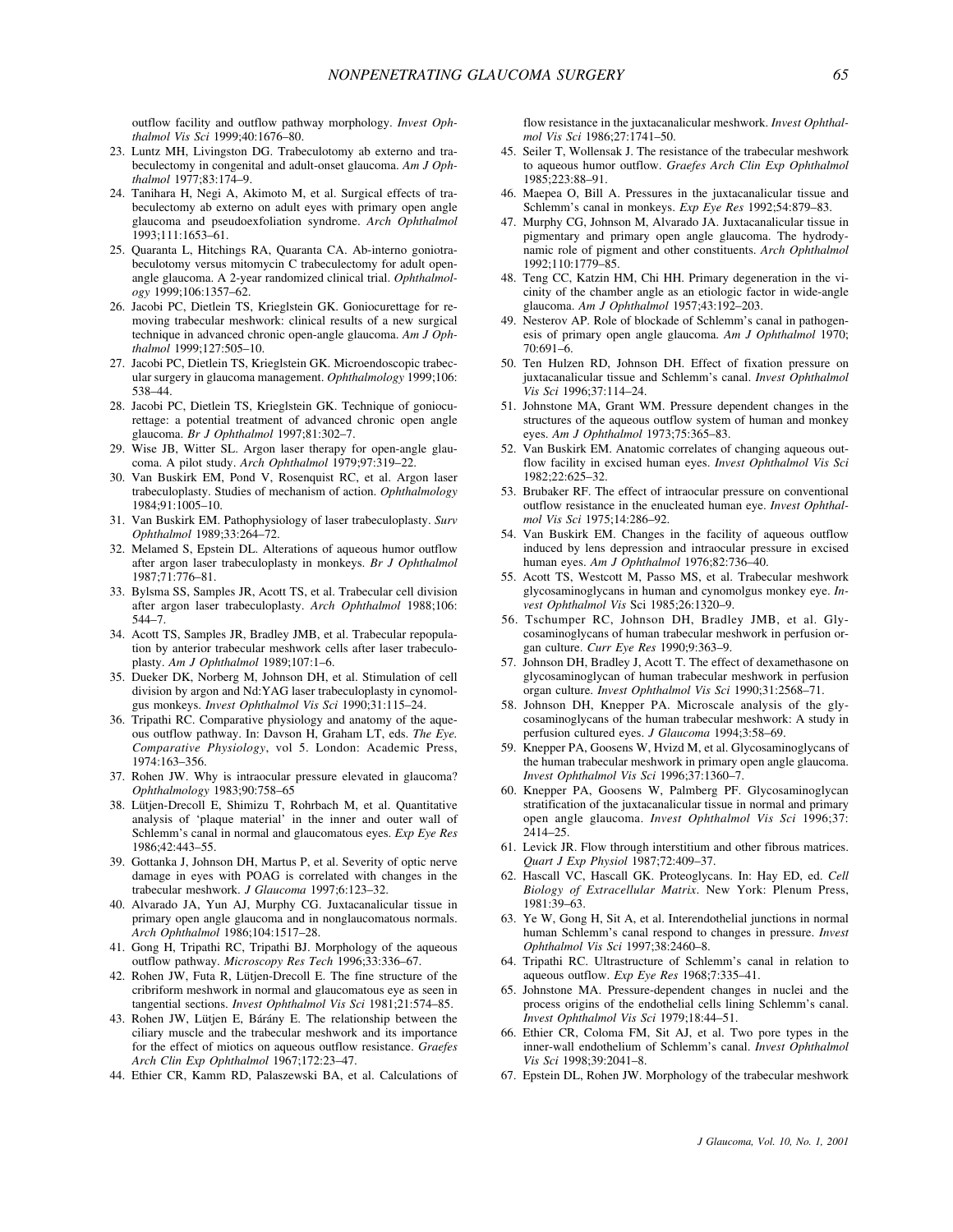and inner-wall endothelium after cationized ferritin perfusion in the monkey eye. *Invest Ophthalmol Vis Sci* 1991;32:160–71.

- 68. Sit AJ, Coloma FM, Ethier CR, et al. Factors affecting the pores of the inner wall endothelium of Schlemm's canal. *Invest Ophthalmol Vis Sci* 1997;38:1517–25.
- 69. Kays J. Pore structure of the inner wall of Schlemm's canal. *Invest Ophthalmol Vis Sci* 1967;6:381–94.
- 70. Bill A. Scanning electron microscopic studies of the canal of Schlemm. *Exp Eye Res* 1970;10:214–8.
- 71. Bill A, Svedbergh B. Scanning electron microscopic studies of the trabecular meshwork and the canal of Schlemm—an attempt to localize the main resistance to outflow of aqueous humor in man. *Acta Ophthalmol* 1972;50:295–320.
- 72. Segawa K. Pore structures of the endothelial cells of the aqueous outflow pathway: scanning electron microscopy. *Jpn J Ophthalmol* 1973;17:133–9.
- 73. Lee WR, Grierson L. Pressure effects on the endothelium of the trabecular wall of Schlemm's canal: a study by scanning electron microscopy. *Graefes Arch Clin Exp Ophthalmol* 1975;196: 255–65.
- 74. Svedbergh B. Effects of intraocular pressure on the pores of the inner wall of Schlemm's canal. *Jpn J Ophthalmol* 1976;20:127–35.
- 75. Curry FE, Michel CC. A fiber matrix model of capillary permeability. *Microvasc Res* 1980;20:96–9.
- 76. Levick JR, Smaje LH. An analysis of the permeability of a fenestra. *Microvasc Res* 1987;33:233–56.
- 77. Grierson I, Lee WR. Pressure effects on flow channels in the lining endothelium of Schlemm's canal. *Acta Ophthalmologica* 1978;56:935–52.
- 78. Johnstone MA, Grant WM. Pressure dependent changes in the structures of the aqueous outflow system of human and monkey eyes. *Am J Ophthalmol* 1973;75:365–83.
- 79. Tripathi RC. Tracing the bulk outflow route of cerebrospinal fluid by transmission and scanning electron microscopy. *Brain Res* 1974;80:503–6.
- 80. Angevine JB. The nervous tissue. In: Bloom W, Fawcett DW, eds. *A Textbook of Histology*, 12th ed. New York: Chapman & Hall; 1994:363–4.
- 81. Johnson DH. The effect of cytochalasin D on outflow facility and the trabecular meshwork of the human eye in perfusion organ culture. *Invest Ophthalmol Vis Sci* 1997;38:2790–9.
- 82. Kaufman PL, Bárány EH. Cytochalasin B reversibly increases outflow facility in the eye of the cynomolgus monkey. *Invest Ophthalmol Vis Sci* 1977;16:47–53.
- 83. Kaufman PL, Bill A, Bárány EH. Effect of cytochalasin B on conventional drainage of aqueous humor in the cynomolgus monkey: the ocular and cerebrospinal fluids. *Exp Eye Res* 1977;25: 411–4.
- 84. Bill A, Lütjen-Drecoll E, Svedbergh B. Effects of intracameral  $Na<sub>2</sub>EDTA$  and EGTA on aqueous outflow routes in the monkey eye. *Invest Ophthalmol Vis Sci* 1980;19:492–504.
- 85. Kaufman PL, Erickson K. Cytochalasin B and D dose-outflow facility response relationships in the cynomolgus monkey. *Invest Ophthalmol Vis Sci* 1982;23:646–50.
- 86. Hamanaka T, Bill A. Morphological and functional effects of Na<sub>2</sub>EDTA on the outflow routes for aqueous humor in monkeys. *Exp Eye Res* 1987;44:171–90.
- 87. Svedbergh B, Lütjen-Drecoll E, Oberr M, et al. Cytochalasin B-induced structural changes in the anterior ocular segment of the cynomolgus monkey. *Invest Ophthalmol Vis Sci* 1987;17:718–34.
- 88. Peterson JA, Tian B, Bershadsky AD, et al. Latrunculin-A increases outflow facility in the monkey. *Invest Ophthalmol Vis Sci* 1999;40:931–41.
- 89. Sabanay I, Gabelt BT, Tian B, et al. H-7 effects on the structure and fluid conductance of monkey trabecular meshwork. *Arch Ophthalmol* 1999;118:955–62.
- 90. Johnson M, Shapiro A, Ethier CR, et al. Modulation of outflow resistance by the pores of the inner wall endothelium. *Invest Ophthalmol Vis Sci* 1992;33:1670–5.
- 91. Johnson M, Kamm RD. The role of Schlemm's canal in aqueous outflow from the human eye. *Invest Ophthalmol Vis Sci* 1983; 24:320–5.
- 92. Johnson DH, Matusumoto Y. Schlemm's canal becomes smaller after successful filtration surgery. *Arch Ophthalmol* 2000; 118:1251–6.
- 93. Hoffman F, Dumitrescu L. Schlemm's canal under the scanning electron microscope. *Ophthalmic Res* 1971;2:37–45.
- 94. Van Buskirk EM. Anatomic correlates of changing aqueous outflow facility in excised human eyes. *Invest Ophthalmol Vis Sci* 1982;22:625–32.
- 95. Maepea O, Bill A. The pressures in the episcleral veins, Schlemm's canal and the trabecular meshwork in monkeys: effects of changes in intraocular pressure. *Exp Eye Res* 1989;49: 645–63.
- 96. Matsumoto Y, Johnson DH. Trabecular meshwork phagocytosis in glaucomatous eyes. *Ophthalmologica* 1997;211:147–52.
- 97. Bill A, Wålinder P-E. The effects of pilocarpine on the dynamics of aqueous humor in a primate (*Macaca irus*). *Invest Ophthalmol* 1966;5:170–5.
- 98. Crawford K, Kaufman PL, Gabelt BT. Effect of topical  $\mathrm{PGF}_{2\alpha}$  on aqueous humor dynamics in cynomolgus monkeys. *Curr Eye Res* 1987;6:1035–44.
- 99. Camras CB, Podos SM, Rosenthal JS, Lee PY, Severin CH. Multiple dosing of prostaglandin  $F_{2\alpha}$  or epinephrine on cynomolgus monkey eyes. I. Aqueous humor dynamics. *Invest Ophthalmol Vis Sci* 1987;28:463–9.
- 100. Camras CB, Bhuyan KC, Podos SM, et al. Multiple dosing of prostaglandin  $F_{2\alpha}$  or epinephrine on cynomolgus monkey eyes. II. Slit-lamp biomicroscopy, aqueous humor analysis, and fluorescein angiography. *Invest Ophthalmol Vis Sci* 1987;28:921–6.
- 101. Kerstetter JR, Brubaker RF, Wilson SE, et al. Prostaglandin  $F_{2\alpha}$ -1-isopropyl ester lowers intraocular pressure without decreasing aqueous humor flow. *Am J Ophthalmol* 1988;105:30–4.
- 102. Lütjen-Drecoll E, Tamm E. Morphological study of the anterior segment of cynomolgus monkey eyes after treatment with prostaglandin F2-. *Exp Eye Res* 1988;47:761–9.
- 103. Melamed S, Teehasaened C, Epstein DL. Role of fibronectin in closure of YAG trabeculopuncture. *Laser and Light in Ophthalmology* 1989;2:233–41.
- 104. Melamed S, Epstein DL. Alterations of aqueous humor outflow after argon laser trabeculoplasty in monkeys. *Br J Ophthalmol* 1987;71:776–81.
- 105. Bylsma SS, Samples JR, Acott TS, et al. Trabecular cell division after argon laser trabeculoplasty. *Arch Ophthalmol* 1988;106: 544–7.
- 106. Acott TS, Samples JR, Bradley JMB, et al. Trabecular repopulation by anterior trabecular meshwork cells after laser trabeculoplasty. *Am J Ophthalmol* 1989;107:1–6.
- 107. Bárány EH, Linnér E, Lütjen-Drecoll E, et al. Structural and functional effects of trabeculectomy in cynomolgus monkeys. *Graefes Arch Clin Exp Ophthalmol* 1972;184:1–28.
- 108. Lütjen-Drecoll E. Electron microscopic studies on reactive changes of the trabecular meshwork in human eyes after microsurgery. *Graefes Arch Clin Exp Ophthalmol* 1972;183:267–85.
- 109. Sit AJ, Coloma FM, Ethier CR, et al. Factors affecting the pores of the inner wall endothelium of Schlemm's canal. *Invest Ophthalmol Vis Sci* 1997;38:1517–25.
- 110. Smit BA, Johnstone MA. Effects of viscocanalostomy on the histology of Schlemm's canal in primate eyes [abstract]. *Invest Ophthalmol Vis Sci* 2000;41:S578.
- 111. Speigel D, Schefthaler, Kobuch K. Outflow facilities through Descemet's membrane in rabbits [abstract]. *Invest Ophthalmol Vis Sci* 2000;41:S578.
- 112. Fatt I. Permeability of Descemet's membrane to water. *Exp Eye Res* 1969;8:340–54.
- 113. Sannace C, Miserocchi E, Carassa RG, et al. Viscocanalostomy: an ultrasound biomicroscopic study [abstract]. *Invest Ophthalmol Vis Sci* 2000;41:S578.